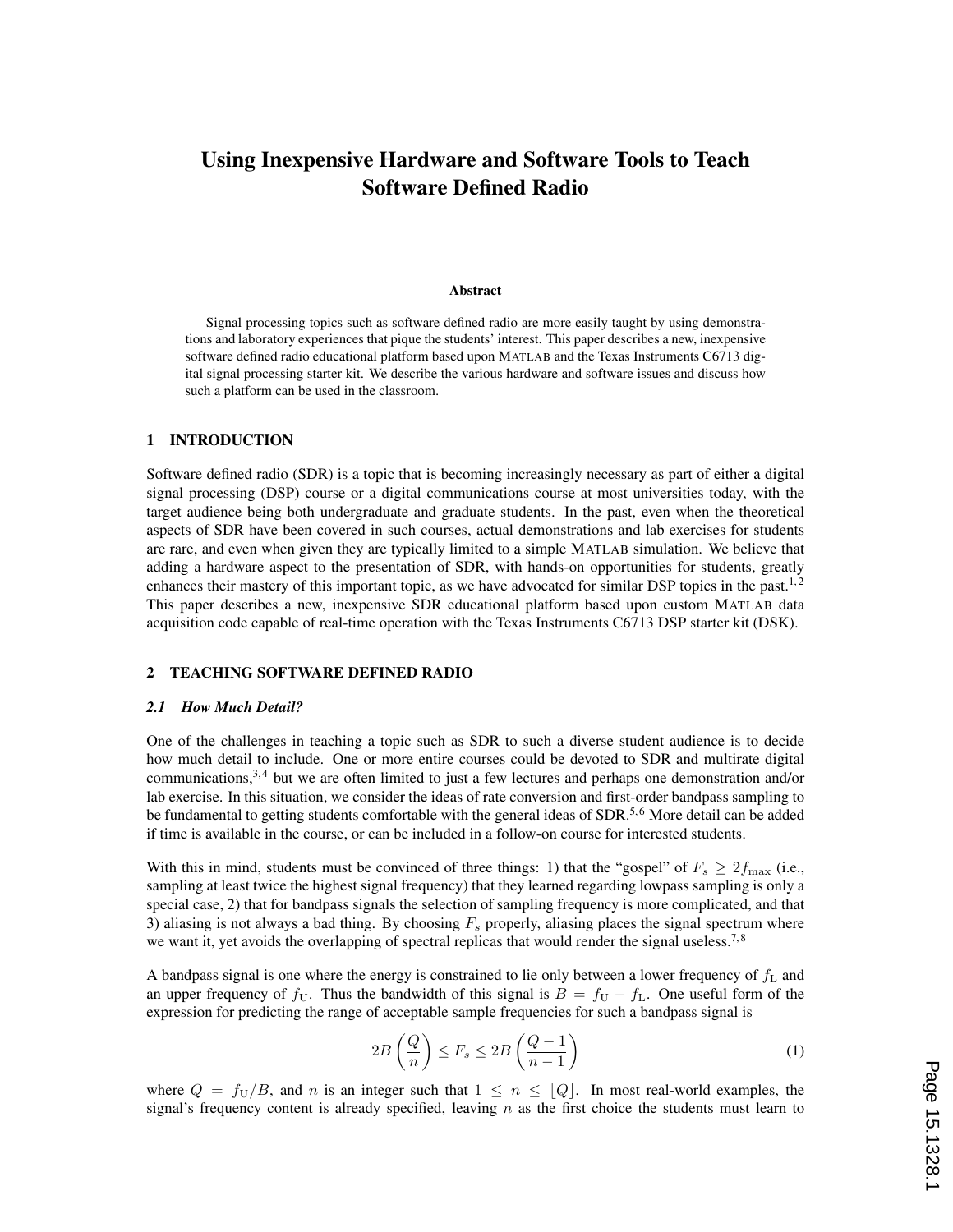

Figure 1: A plot showing the relationship between the frequency location, bandwidth, and acceptable sampling frequency (shaded regions) for bandpass sampling.

make. Choosing  $n = 1$  is the same as the lowpass sampling case and provides no instructional benefit; choosing higher values of  $n$  allows lower acceptable ranges of sampling frequencies. In general, as  $n$ gets larger  $F<sub>s</sub>$  gets lower, but the range of acceptable values of  $F<sub>s</sub>$  gets more narrow; this makes practical engineering issues such as sample jitter more and more obvious.<sup>7</sup>

There are many ways to present this to students beyond just an equation. For example, see Figure 1 for a plot showing the ramifications of Equation (1) out to just beyond  $Q = 13B$ . A static plot can be presented that shows the original bandpass signal, and what happens when different sampling frequencies are used, as shown in Figure 2. Note that all three sampling frequencies shown in Figure 2 are valid for bandpass sampling the signal in (a) using Equation (1). Figure 2(b) shows that for  $n = 15$  and  $F_s = 2.5$  kHz there is little room for a lowpass filter to recover the baseband signal; for  $n = 11$  and  $F_s = 3.5$  kHz in Figure 2(c) there is an improvement in this regard;  $n = 10$  and  $F_s = 3.7$  kHz in Figure 2(d) is used to illustrate another potentially confusing aspect of bandpass sampling.

Figure 2(d) shows that if  $n$  is chosen to be an even number, the bandpass sampling process results in "spectral reversal" or "flipping" of the downconverted aliased spectral copies; this is what Liu calls "inverse spectral placement".<sup>8</sup> This result is often unexpected by students and can thus be useful for instructional purposes. Another aspect of Equation  $(1)$  is that if Q is an integer, then the lowest possible sample frequency of  $F_s = 2B$  is an allowable value (when  $n = Q$ ), albeit within an essentially "zero tolerance"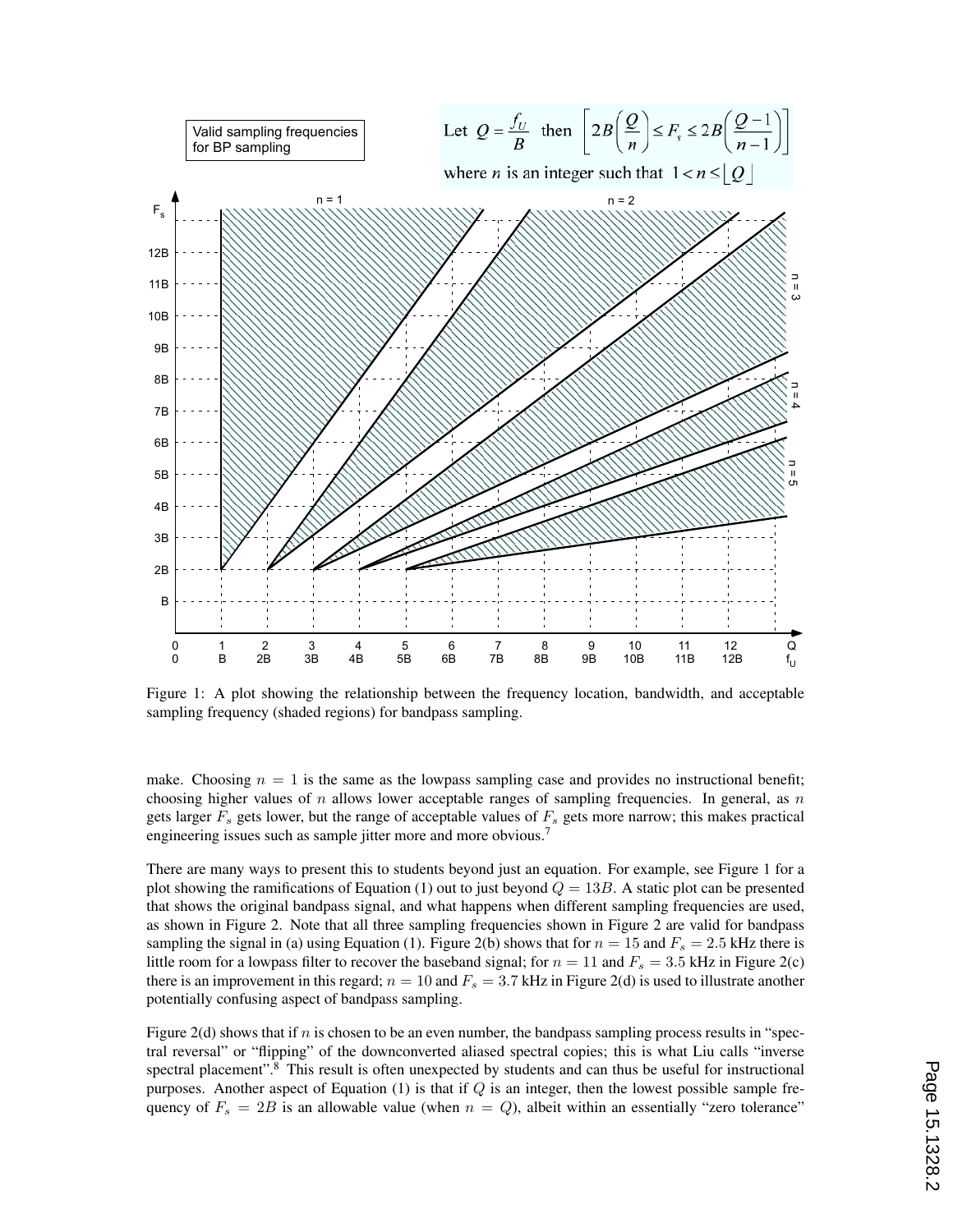

Figure 2: A plot showing a bandpass signal in (a) where  $f_L = 17.5$  kHz,  $f_U = 18.5$  kHz, and  $B = 1$  kHz. This signal could result from the upper sideband of a SSB signal, where the original carrier frequency was 17.5 kHz. The result of sampling with  $F_s = 2.5$  kHz is shown in (b); the result of sampling with  $F_s = 3.5$  kHz is shown in (c); and (d) shows the result of sampling with  $F_s = 3.7$  kHz.

frequency range of  $2B \leq F_s \leq 2B$ . We will take advantage of these ramifications in the teaching example we describe below.

Another static way to present the topic is by using the z-plane, as shown in Figure 3. In this figure, students may recall that for the more familiar lowpass sampling, Point A represents 0 Hz and Point B represents  $\pm F_s/2$ . But in bandpass sampling, you take many "trips around the unit circle" such that Point A represents  $\pm kF_s$  and Point B represents  $\pm (2k+1)F_s/2$  for  $k = 0, 1, 2, 3, \ldots$ 

To move from such static methods to more interactive methods, a MATLAB m-file can be provided to stu-



Figure 3: A plot showing the z-plane annotated for discussing bandpass sampling.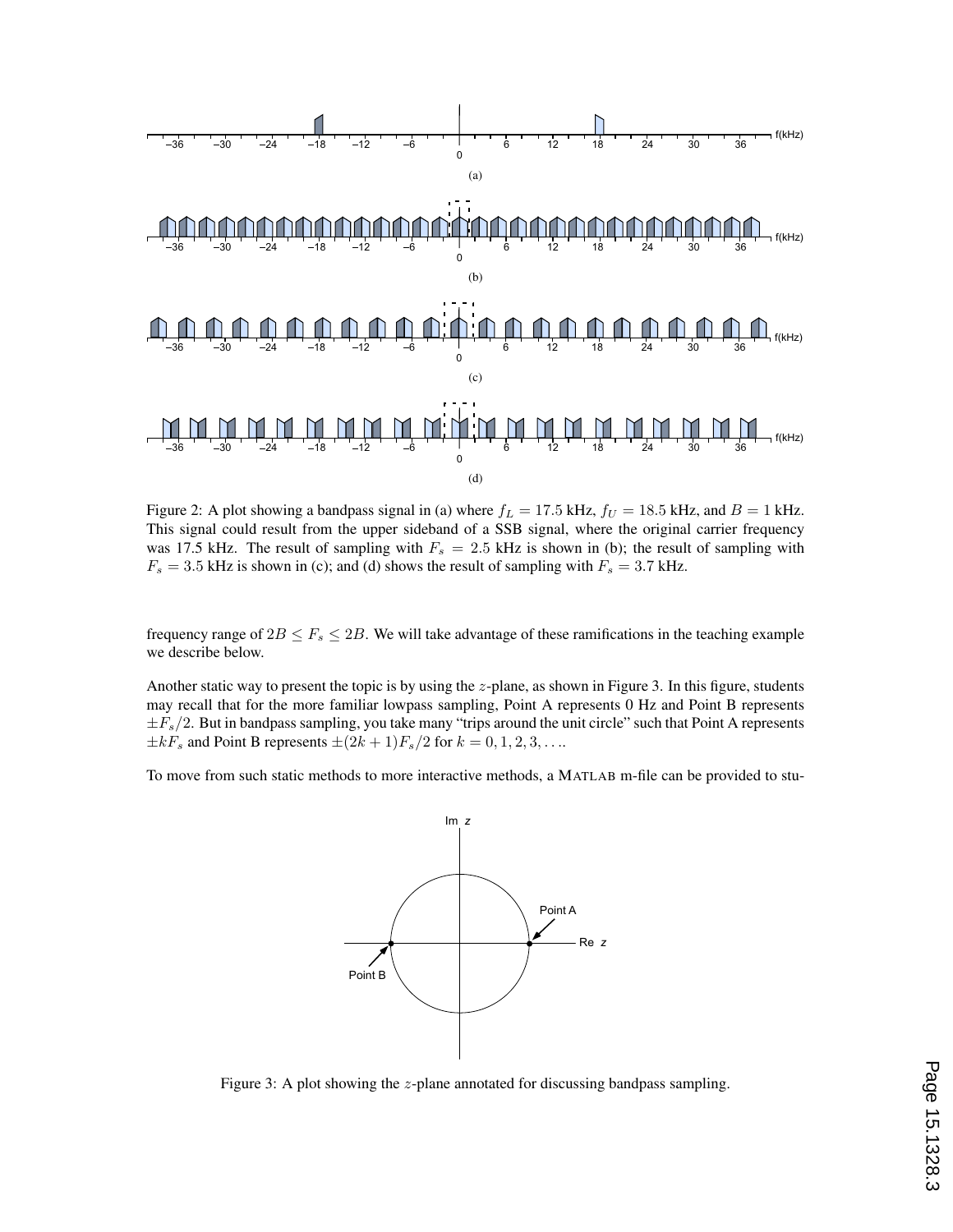dents that allows them to evaluate Equation (1) in a way that promotes exploration and "what if" thinking. A simple m-file that provides this capability is shown in Listing 1, with an example output given in Figure 4 for the bandpass signal parameters from Figure 2(a).

Listing 1: MATLAB program to evaluate valid sampling frequencies for bandpass sampling.

```
function vFs = bp_samp (fu, B)
\% \, vFs = bp\_sampling(fu, B)%
% C r e a t e a s e t o f min and max v a l i d sample f r e q u e n c i e s
% f o r bandpass s a m p l i n g .
% For Q=fu/B,\% 2B(Q/n) <= Fs <= 2B((Q-1)/n-1))
% where n is an integer such that 0 \le n \le \frac{1}{2} (Q)
%
% fu is the maximum frequency of the BP signal
% B is the bandwidth of the BP signal
\% vFs is an mx3 matrix with:
\% vFs(:,1) is the value of n
\% vFs(:,2) is the min value of Fs for that n
\% vFs(:, 3) is the max value of Fs for that n
%
% C o p y r i g h t ( c ) 2005−2010 Cameron H. G. Wright
Q= fu /B;
n=1: floor (Q);
vFs=zeros (length(n),3); % preallocate matrix
vFs(:,1)=n; % transpose n to a column vector and place in vFsvFs (:,2)=2 *B * (Q./n);
warning off MATLAB: divideByZero % okay to get inf for the first value
vFs (:,3)=2*B*((Q-1)./(n-1));
warning on MATLAB: divideByZero
% p r i n t r e s u l t s on s c r e e n
```

```
disp (sprintf ('\n__%s\t\t%s\t\t%s','n','Fs_min','Fs_max'));
for i = 1: length (n)disp (sprintf ('%3.0 f \t \t%g\t \t%g', vFs (i, 1), vFs (i, 2), vFs (i, 3)));
end
```
While the methods described above may help students to better grasp the concept of bandpass sampling that is so important for the larger topic of software defined radio, we find that adding a hardware aspect to the presentation of SDR, with hands-on opportunities for students, greatly improves their level of interest as well as their mastery of the topic. For the purpose of teaching first-order bandpass sampling for SDR to our students, we find that using a signal with which the students are familiar is most effective. To that end, we chose to use the intermediate frequency (IF) signal of a commercial FM radio, which for the U.S. is defined as having a center frequency of  $f_c = 10.7$  MHz, and a bandwidth B of 200 kHz. Thus  $f_L = 10.6$  MHz and  $f_U = 10.8$  MHz. Since  $Q = f_U/B = 54$  is an integer,  $F_s = 2B = 400$  kHz is an allowable value if we choose  $n = 54$ . Note that since this value of n is even, the aliased spectral copies exhibit inverse spectral placement, and there will be "zero tolerance" for the value of  $F_s$ , providing many more teaching opportunities than would be available with a more benign choice of  $n$  (i.e., an odd integer lower than 54). This choice of *n* is also consistent with the recommendation of fred harris in<sup>4</sup> to set  $F_s$  such that  $f_C = F_s(k \pm 0.25)$  for integer k, if we choose  $k = 27$ . Another significant reason to use  $F_s = 400$  kHz is that we know how we can achieve this in relatively inexpensive hardware.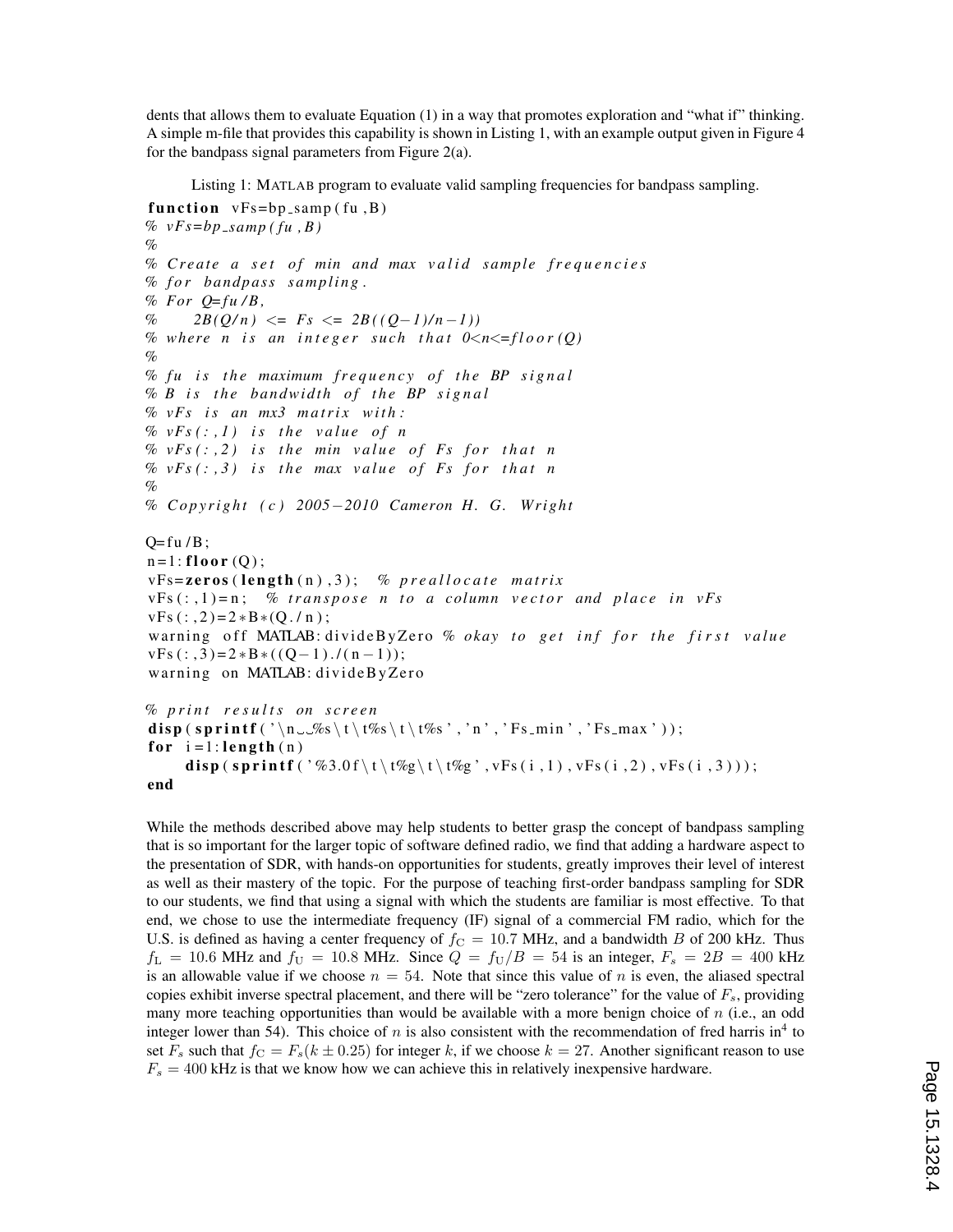>> bp\_samp(18.5e3, 1e3);

| n              | Fs_min  | Fs max          |
|----------------|---------|-----------------|
| 1              | 37000   | Inf             |
| $\overline{2}$ | 18500   | 35000           |
| 3              | 12333.3 | 17500           |
| 4              | 9250    | 11666.7         |
| 5              | 7400    | 8750            |
| 6              | 6166.67 | 7000            |
| 7              |         | 5285.71 5833.33 |
| 8              | 4625    | 5000            |
| 9              | 4111.11 | 4375            |
| 10             | 3700    | 3888.89         |
| 11             | 3363.64 | 3500            |
| 12             | 3083.33 | 3181.82         |
| 13             | 2846.15 | 2916.67         |
| 14             | 2642.86 | 2692.31         |
| 15             | 2466.67 | 2500            |
| 16             | 2312.5  | 2333.33         |
| 17             | 2176.47 | 2187.5          |
| 18             | 2055.56 | 2058.82         |
| >              |         |                 |

Figure 4: Output from the program shown in Listing 1, where  $f_U = 18.5$  kHz and  $B = 1$  kHz, which are the parameters for the bandpass signal shown in Figure  $2(a)$ .

### *2.2 Teaching with Software and Hardware*

How might we teach such SDR concepts to our students? Computer-based demonstrations can be effective with students for many DSP topics.<sup>9</sup> We can take advantage of the fact that the software package MATLAB and its related toolboxes have become a mainstay in most ECE programs. Given our students' familiarity with MATLAB, computer exercises that implement bandpass sampling theory for SDR would seem to be a natural approach. But we have found with many DSP topics that our students are often not impressed with a software-only "canned demo," and adding a hardware component greatly improves the effectiveness of the demo and/or lab exercise. With properly chosen software and hardware, we also have the opportunity to create a real-time system to use as a teaching tool.

In the past, proceeding beyond a MATLAB-only simulation to a real-time hardware implementation has been impeded by a very abrupt transition, in terms of both cost and the learning curve of unfamiliar systems and software. By developing a software and hardware bridge between MATLAB and real-time DSP hardware, we have made it possible to smoothly and incrementally transition from simulation to a full hardware implementation, all while retaining the impressive capabilities of the MATLAB display engine.<sup>10</sup> Using this approach, students are able to develop and enhance their own DSP system that demonstrates bandpass sampling.

### *2.3 System Requirements*

Our students are already very familiar with MATLAB, but we also want them to learn more about hardwarebased digital signal processing (DSP). For the primary DSP hardware, our main criteria were low cost, sufficient processing power, and a versatile software development environment. The authors have considerable experience with various DSP evaluation modules and DSKs, and we chose to construct our bandpass sampling educational platform around MATLAB and the inexpensive Texas Instruments (TI) C6713 DSK, which we have described elsewhere (e.g., see references [5] and [10]). High speed data communication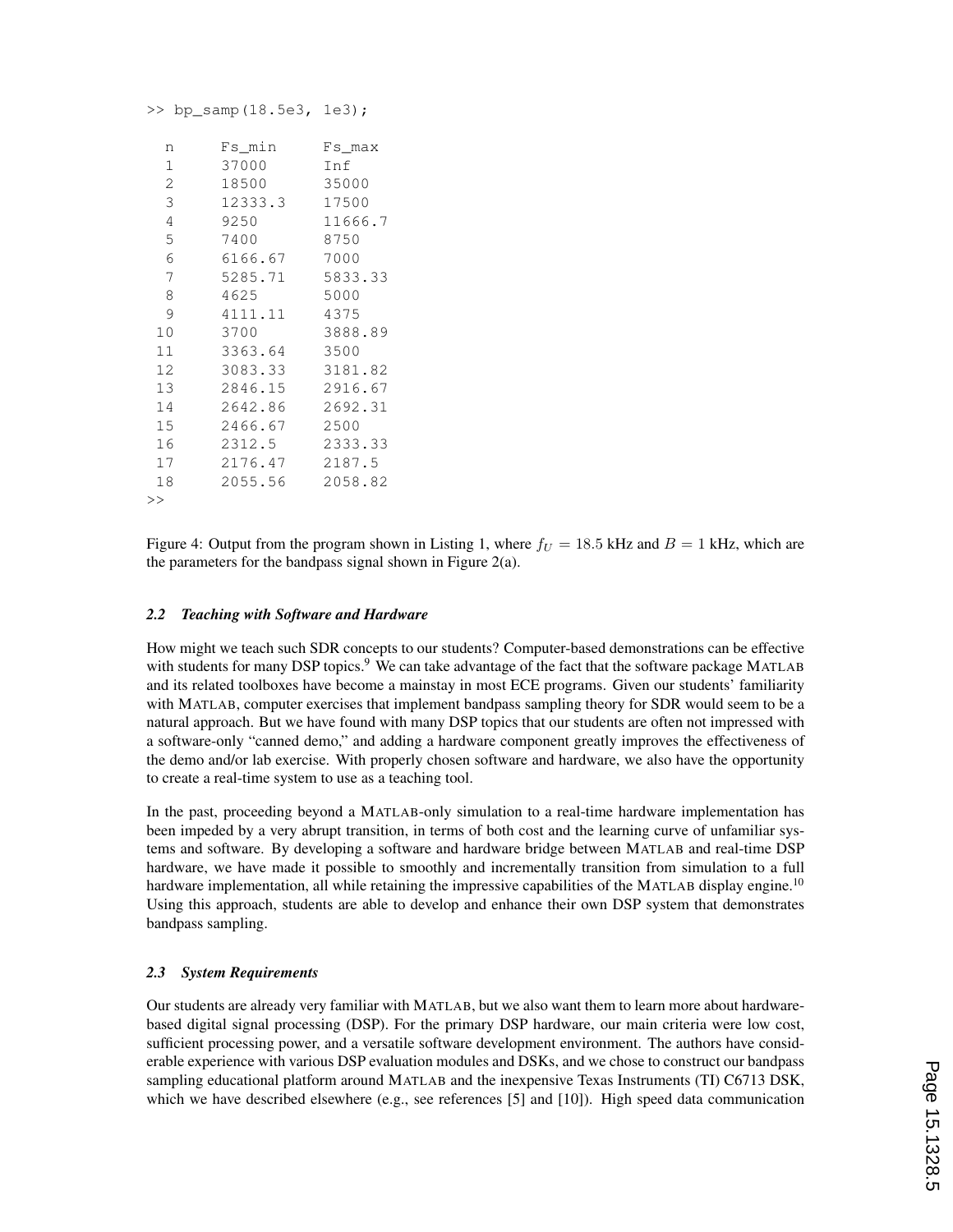

Figure 5: The TI C6713 DSK (bottom) with the HPI daughtercard (at right side of DSK), the THS1206 EVM (top), and the 5-6K Interface board (middle).

between a PC and the DSK is provided by the inexpensive HPI daughtercard (see references [10] or [11] for details).

While the the C6713 DSK is an excellent platform, its CD-quality codec is suitable only for audio frequencies. To achieve  $F_s = 400$  kHz, we chose to add two other inexpensive TI parts: a THS1206 high speed analog-to-digital converter (ADC) evaluation module (EVM) and the 5-6K Interface Board that connects the THS1206 EVM to the C6713 DSK. These parts are described in more detail below.

For the software part of this educational platform, we have developed a versatile data acquisition library for MATLAB that works seamlessly with the C6713 DSK and is described more fully below.

# 3 HARDWARE INTERFACE

The THS1206 EVM connects to the C6713 DSK via the the 5-6K Interface Board (see Figure 5). The versatile THS1206 is a 12-bit, four-channel (four single-ended or two differential inputs), simultaneous sampling, ADC that is capable of operating at up to 6 Msps divided between the maximum of 4 channels. For the purposes of this teaching platform, we need only one channel, and to allow the higher range of input frequencies present in an FM IF signal the antialiasing RC filter in THS1206 EVM was modified. Specifically, the filter capacitor was changed from 1 nF to 100 pF. The cost for the THS1206 and the 5-6K board is approximately \$50 each (see http://focus.ti.com/docs/prod/folders/print/ ths1206.html for the THS1206 ADC and http://focus.ti.com/docs/toolsw/folders/ print/5-6kinterface.html for the 5-6K). The HPI daughtercard costs \$85 (see http://www. educationaldsp.com/).

### 4 DESIRED EDUCATIONAL PROCESS

We've briefly described the DSK-based hardware part of our educational platform that can implement first-order bandpass sampling of an FM IF signal as part of an SDR process. With the IF signal thus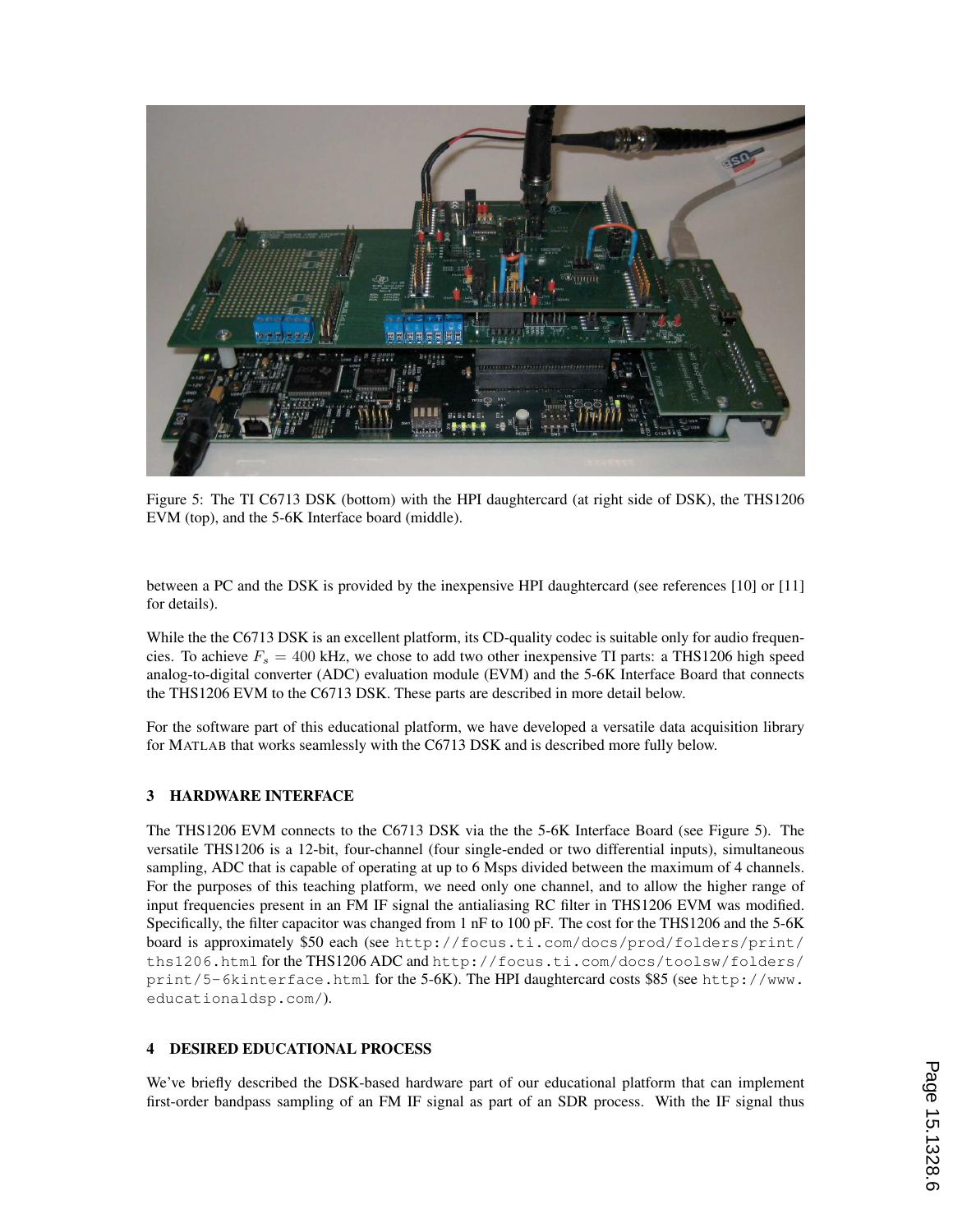aliased down to baseband (albeit with inverse spectral placement), remaining DSP steps would include correcting the spectral placement (if desired) and demodulation of the FM signal. If our students were all proficient at DSP programming, they could just program the C6713 to implement these steps for the SDR system. However, while our students know how to use MATLAB, they are typically not what we would call proficient using TI's Code Composer Studio to program a C6713 in C. What we needed was a tool that allows for algorithm development in MATLAB. Once the students are comfortable with what they had learned using MATLAB, such a tool would facilitate the migration of the algorithm—in part or whole—into C and onto the DSP hardware. The desired progression would be as follows:

- 1. study the traditional DSP theory,
- 2. use MATLAB with simulated data,
- 3. use MATLAB with real-world data,
- 4. implement the process (in part or whole) in real-time on the TI DSK hardware using C, and
- 5. repeat to improve the design or to develop new features.

The third step of this process presents a practical problem. While MATLAB has available a very capable data acquisition (DAQ) toolbox that is compatible with a number of different DAQ hardware boards and which allows for direct data acquisition into the MATLAB workspace, that toolbox does *not* support programmable DSP systems such as a C6713 DSK. Even if the DAQ Toolbox could be used with a DSK, you could not avoid the fact that this method would be too slow to allow the transition to step four: a real-time implementation. Since we wish to minimize multiple software environments in the interest of time (for students and faculty), a single development environment solution is highly desirable. For this reason, we developed a direct MATLAB-to-DSK interface.

### 5 MATLAB TO DSK SOFTWARE INTERFACE

The MATLAB-to-DSK real-time interface is a software tool that permits MATLAB to interface directly with a DSK. Data can be imported from the DSK inputs into MATLAB variables, and variables can be written to the DSK outputs. The data transfer capabilities are limited primarily by the bandwidth of the host PC to DSK connection, and the speed of the host computer. The software interface is encapsulated into a generalized command set that supports a variety of DSK models, multiple input and output channels, variable sample rates, various triggering configurations, and variable frame sizes. The interface was developed using MATLAB's "mex" facility and Microsoft Visual C++, and is centered around an object that encapsulates the hardware interface between the host PC and the DSK. The TI application programming interface furnished with the DSK allows operation under Windows XP and Vista.

Our interface software requires that the DSK tools be installed on the computer, that the two files C6X\_ DAQ.DLL and DAQ\_SIMUL.OUT be placed in a MATLAB-accessible directory, and that the HPI daughtercard is installed on the DSK. At the most basic level, this interface allows a novice user to operate the DSK as a data acquisition board with a simple command sequence, with no requirement to know how to use Code Composer or how to program in C. Initially, all signal processing can be done in the MATLAB environment using "live" data acquired from the DSK. As the students progress, they can move processing functions from MATLAB down to the DSK by altering the DSK code (that was used to create the DAQ\_SIMUL.OUT file), and still continue to use MATLAB as a graphical display engine.

The MATLAB-to-DSK real-time interface driver software, example MATLAB scripts, and descriptions of the interface functions are provided with reference [10]. The software can also be downloaded from the website given at the end of this paper.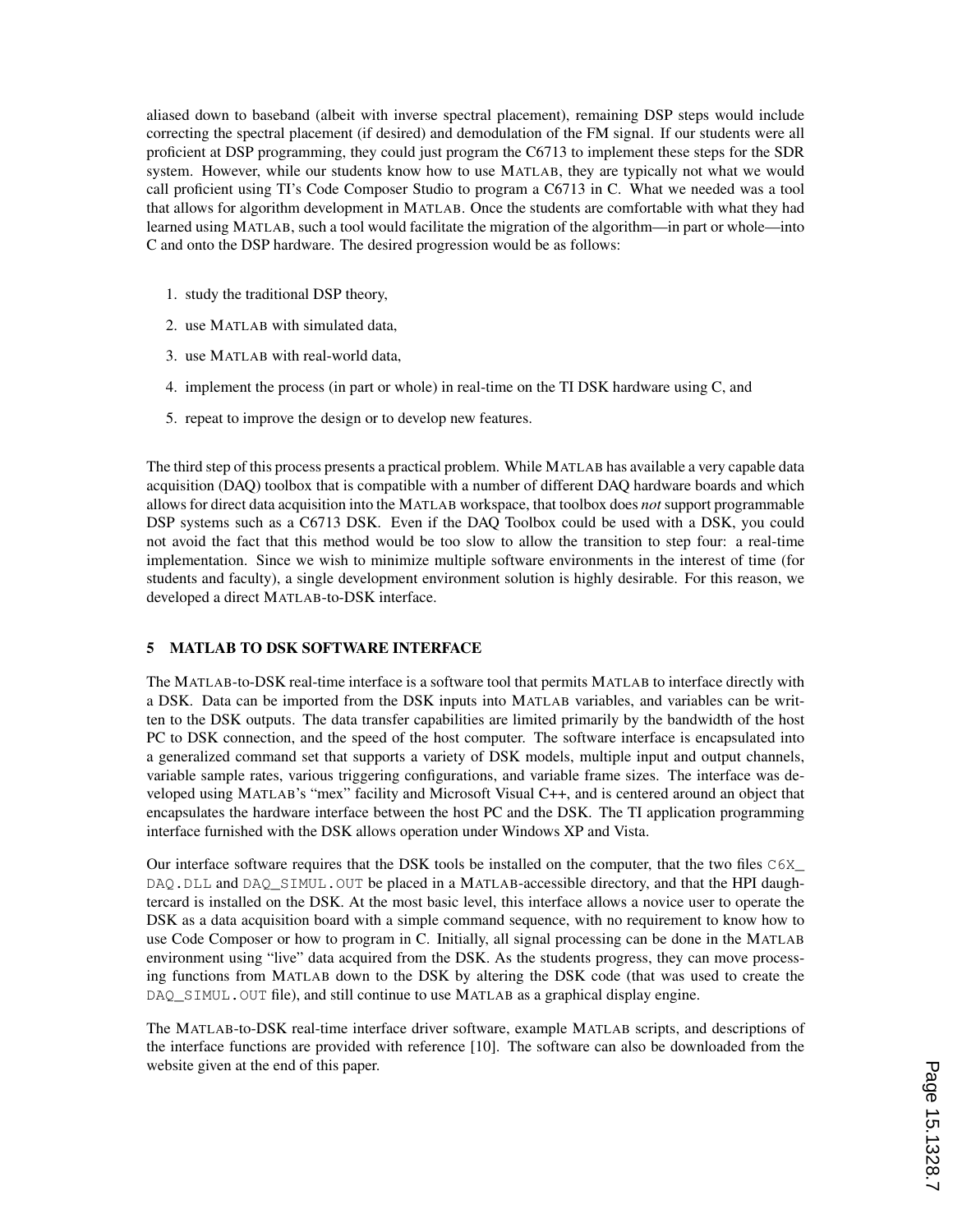

Figure 6: Spectrum analyzer display of our simple FM IF signal: 10.7 MHz frequency modulated with a 4 kHz test tone.

## 6 CLASSROOM USES OF THE SYSTEM

For the first use of this sofware/hardware educational platform as a vehicle to show bandpass sampling for SDR, we chose a very simple signal for demonstration. We frequency-modulated a 10.7 MHz "carrier" with a 4 kHz test tone and filtered the result to a 200 kHz bandwidth (see Figure 6). We then sampled this signal at  $F_s = 400$  kHz, as discussed above, using the DSK and the MATLAB-to-DSK real-time interface software in "data acquisition" mode to capture the sampled (and aliased) signal directly into the MATLAB workspace.

At this point, our students are at step 3 of the five-step process described above in Section 4, so the final demodulation of the bandpass sampled signal takes place in MATLAB. Once they are comfortable with their chosen MATLAB approach, they will then proceed to step 4 (real-time DSP implementation in C). While the students could take various approaches to demodulate the bandpass sampled signal using MATLAB, one elegant method is to create an analytic signal (i.e., I and Q components) using the Hilbert transform, then take the derivative of the angle of the  $I + jQ$  vector. This requires just a few lines of MATLAB code as shown in Listing 2 below.

Listing 2: MATLAB code to demodulate an FM signal.

```
zeroMeanData = data' - mean(data);an alytic Sig = hilbert (zeroMeanData);
message = diff(numtrap(name, analysis));
message = message - mean(message);
```
See Figure 7 for the before-and-after result of this algorithm.

This teaching example provides a good opportunity for asking the students to discuss the ramifications of the inverse spectral placement resulting from choosing an even value of  $n$  for Equation (1) above. After some lively discussion, and hands-on experimentation, they should conclude that for audio it makes no difference to the listener.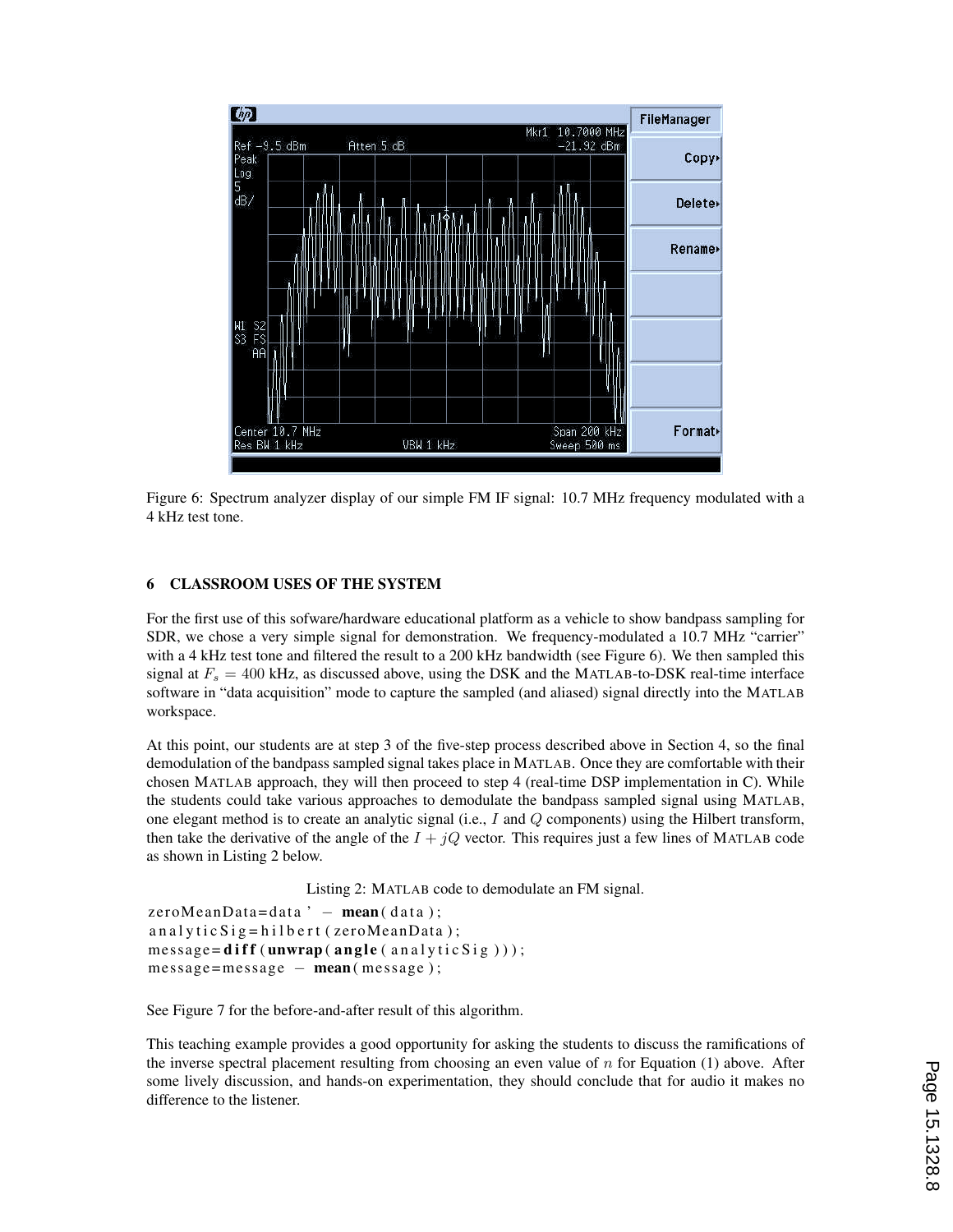

Figure 7: Time domain display of FM IF signal modulated with 4 kHz test tone (top) and recovered test tone (bottom).

We plan to expand this to capturing commercial FM signals over the air, tapping the IF signal, and using similar techniques to extract RBDS information from the FM broadcast.<sup>12</sup> Most commercial FM radio stations in the United States transmit a radio broadcast data system (RBDS) signal. Extracting the RBDS (sometimes called RDS) signal is a significant next step in software defined radio sophistication in that this signal has a 57 kHz carrier (3 times the 19 kHz pilot as shown in Figure 8). The RBDS signal uses biphase



Figure 8: The composite baseband spectrum of the FM signal's message.